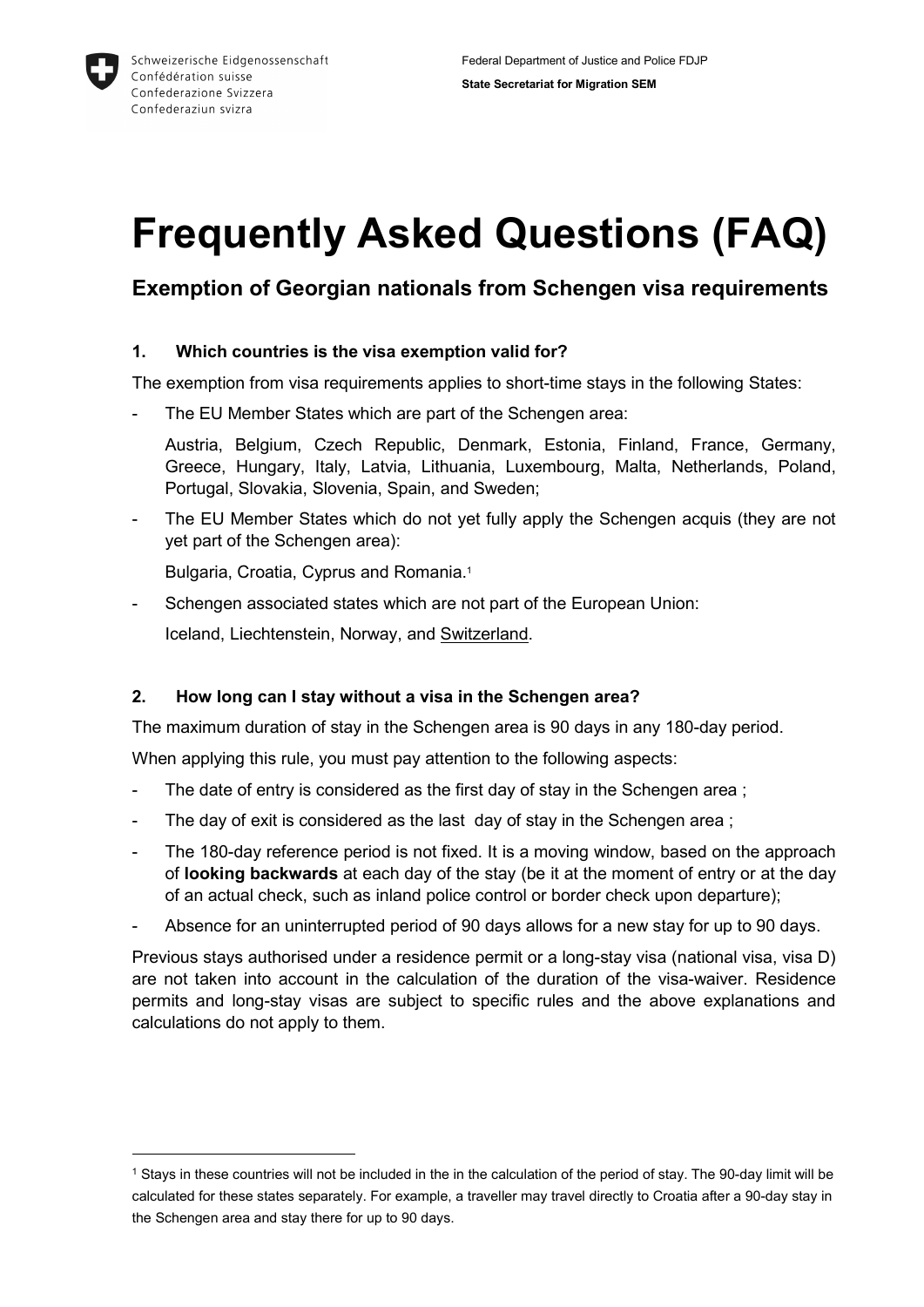# 3. Can I enter the Schengen area more than one time during this period?

Yes, you can. However, you must carefully calculate the days of your previous stay to make sure you do not exceed the overall total of 90 days of stay within any 180 day period (see question 2).

The length of the stay allowed in the Schengen area can be calculated with the "short-stay visa calculator". It is available in various languages, including English and Russian, on the following website: https://ec.europa.eu/home-affairs/content/visa-calculator\_en

In addition, the Foreign Ministry of Georgia has developed a stay calculator app for Android and iOS-based mobile devices providing further information on visa-free travel. You can download the Schengen/EU app from the following app stores:

iOS App Store

-

Google Play Store

On its website, the Foreign Ministry of Georgia also provides information on visa-free travels (http://www.mfa.gov.ge/MainNav/ConsularInformation/VisaInfoGeorgian.aspx)<sup>2</sup>.

# 4. Which travel documents do I need to provide?

You need to have a biometric passport, issued within the previous 10 years and valid for at least three months after the intended departure date from the Schengen area.

Note: If you do not have a biometric passport, you can still apply for a Schengen visa from a competent diplomatic mission abroad.

In addition, you may be asked to also show documents proving the purpose and arrangements for the intended stay (e. g. flight ticket for the rest of your trip or return; confirmation of your accommodation reservation; invitation for a visit, conference, fair, event or business trip; confirmation of registration for a training or language course; etc.)<sup>3</sup>, and/or proof of sufficient financial means to cover living expenses (see below).

#### 5. Does the visa waiver give you the right to enter the territories of the Schengen States?

The exemption from visa requirements does not give third-country nationals an unconditional right of entry and stay in the Schengen area. The Member States retain the right to refuse entry and stay in their territories if one or more of the following entry conditions for stays of up to 90 days in any 180-day period are not met:

- a) Third-country nationals must be in possession of a valid travel document (see question 4) or a document authorising them to cross the border;
- b) If they are in possession of a valid residence permit issued by a Schengen state or a valid national visa (visa D), the travel document must still be valid at the time of entry and for the duration of the intended stay in Switzerland or another Schengen State;

<sup>&</sup>lt;sup>2</sup> The website is available in Georgian and currently under construction in English.

<sup>&</sup>lt;sup>3</sup> A non-exhaustive list of supporting documents which may be requested from the third-country national can be found in Annex I of the Schengen Borders Code (https://eur-lex.europa.eu/legalcontent/EN/TXT/?uri=celex%3A32016R0399).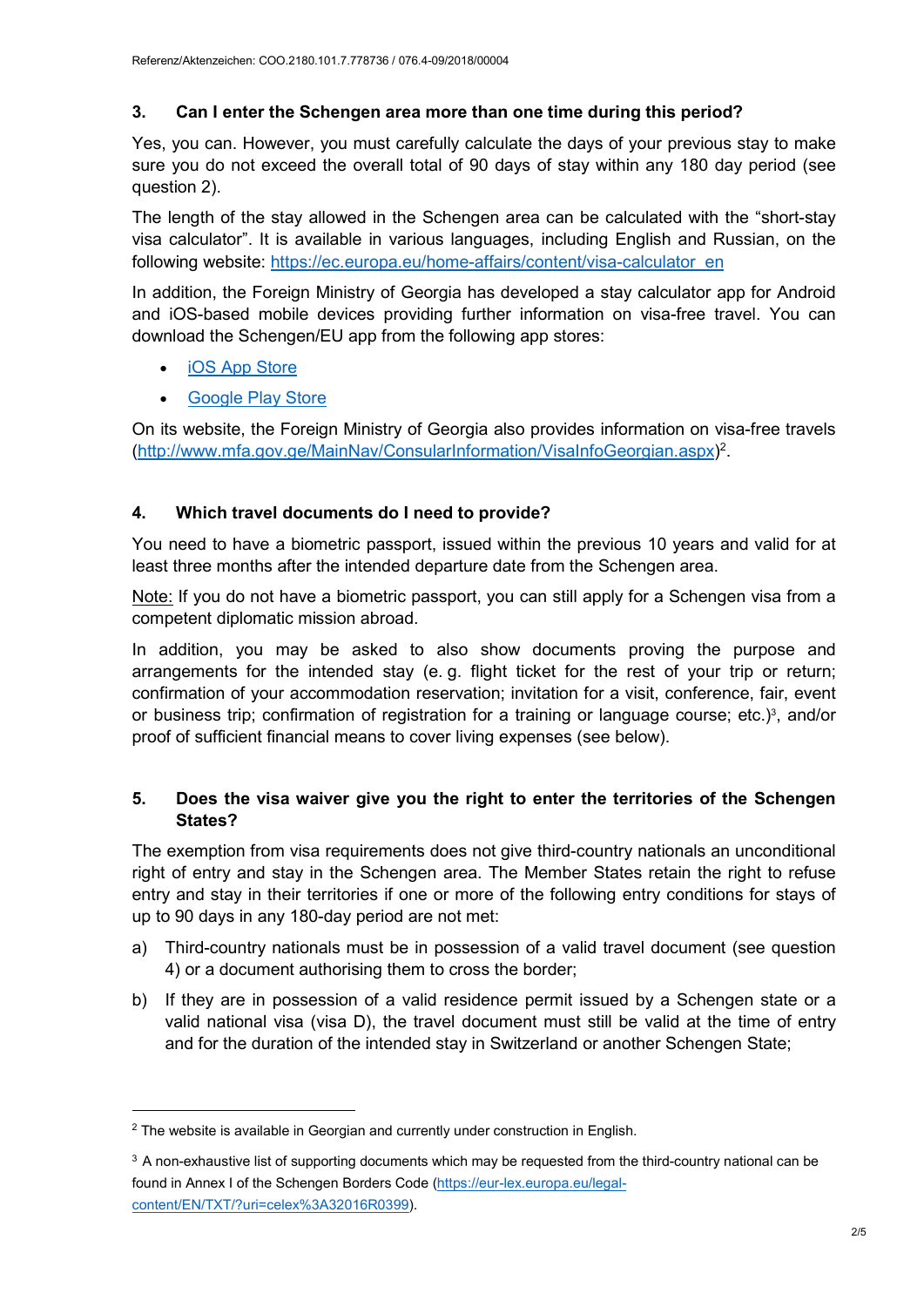- c) They must be able to present justification concerning the purpose of and arrangements for the planned stay, and have sufficient financial means for their intended stay and return to the country of origin;
- d) They must not be listed in the Schengen Information System (SIS) as being denied entry into the Schengen area;
- e) They must not be considered to be a threat to public policy, internal security, public health or the international relations of any of the Member States, in particular where no alert has been issued in Member States' national data bases for the purposes of refusing entry on the same grounds;
- f) They must not be subject to an expulsion order.

# 6. How much money do I need to carry in order to travel to the Schengen area?

According to Article 6 (4) of the Schengen Borders Code, "means of subsistence shall be assessed in accordance with the duration and the purpose of the stay and by reference to average prices in the Member State(s) concerned for board and lodging in budget accommodation, multiplied by the number of days stayed. (…) The assessment of sufficient means of subsistence may be based on the cash, travellers' cheques and credit cards in the third-country national's possession. Declarations of sponsorship, where such declarations are provided for by national law and letters of guarantee from hosts, as defined by national law, where the third-country national is staying with a host, may also constitute evidence of sufficient means of subsistence."

Some Schengen Member States provide reference amounts<sup>4</sup>.

The validity of a credit card can be verified by contacting the issuing institution or by other means available to the border authorities.

Sponsorship declarations or other invitations can be verified by contacting the host or by checking his/her creditworthiness through the national contact points of the host's member state of residence.

#### 7. Is a travel medical insurance necessary in order to travel in the Schengen area?

Travel medical insurance is not mandatory for third-country nationals who benefit from the visa exemption. Nonetheless, it is highly recommended to get one in case of travel to the Schengen countries.

#### 8. For which purposes can I travel to the Schengen area without a visa?

You can travel as a tourist, to visit friends or family, to attend cultural or sport events, for business meetings, journalistic purposes, medical treatments or other forms of therapies, short-term studies or training, and for any similar activities.

However, the visa exemption does not apply to persons travelling for the purpose of carrying out a paid activity (e. g. to work) (see question 9).

-

<sup>4</sup> See https://ec.europa.eu/home-affairs/sites/homeaffairs/files/e-library/documents/policies/borders-andvisas/schengen/docs/reference\_amounts\_table.pdf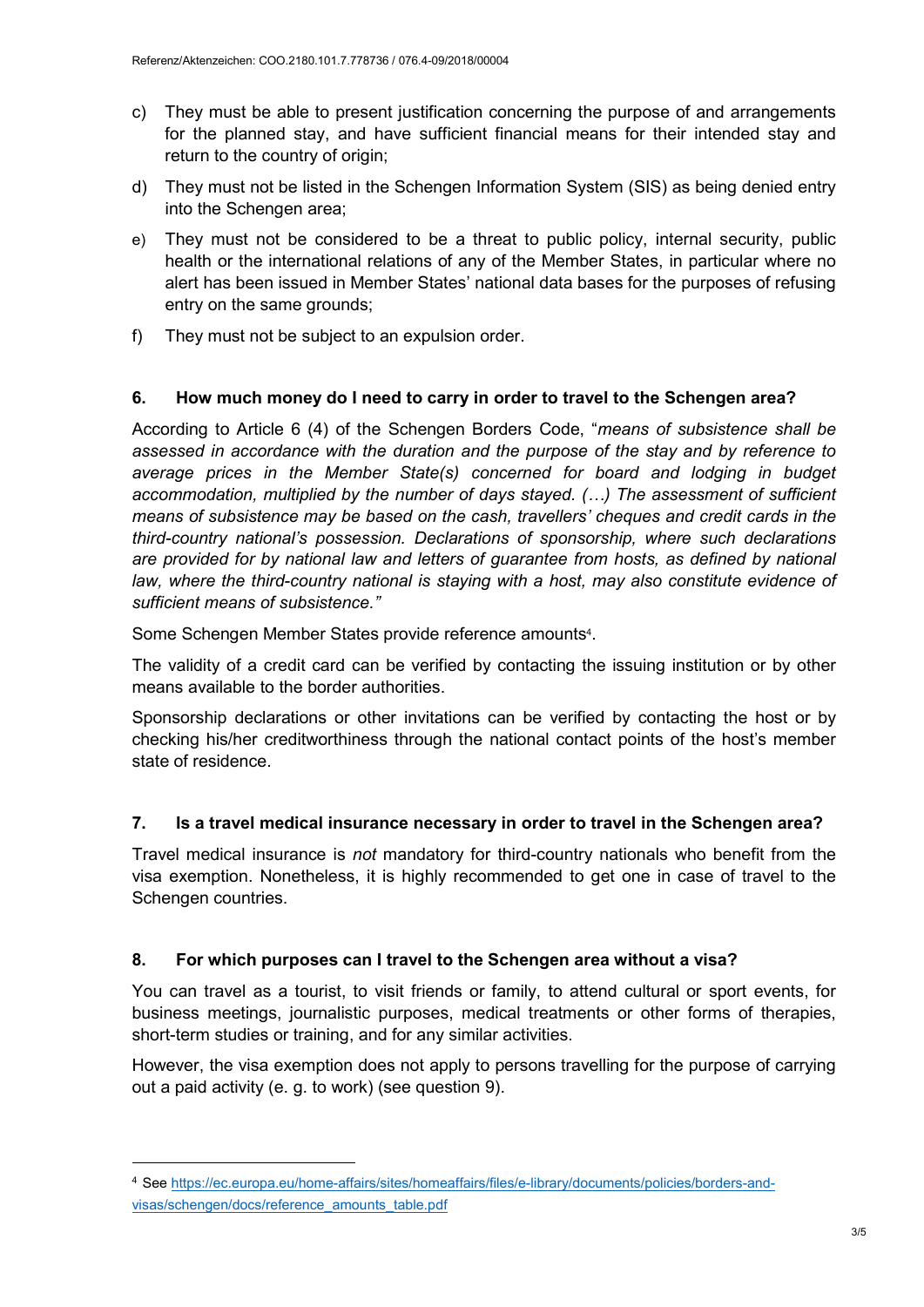# 9. Do I need a visa if I intend to work in the Schengen area for less than 90 days?

Yes, most of the Member States require a visa and a work permit, even if it is for less than 90 days. Please contact the Embassy or Consulate of the Member State where you intend to work to receive information on visa and work permit requirements.

#### 10. If I intend to visit friends or relatives living in the Schengen area will I need to provide any specific information on this person at the border?

Information about the person you visit may be asked. It is recommended to have at least their address and contact details.

#### 11. Will I need to apply for a visa or a residence permit if I intend to travel to the Schengen area for short-term studies?

No. You do not need a visa or residence permit if your course does not last for more than 90 days in a period of 180 days. For long-term studies, you must apply for a residence permit in the form of a visa before departure. Regulations vary between Member States. It is advisable to contact the Embassy or Consulate of the country where you intend to study.

# 12. Can I travel from one Schengen State to another Schengen State?

There are no border controls between the countries of the Schengen area. Only in exceptional situations, Member States can reintroduce border checks at their internal borders for a limited period of time. In such case, you might be submitted to border controls as any other persons (EU citizens included) and can be checked at the border. If you continue to fulfil all the necessary conditions, your right to travel freely within the Schengen area will not be restricted.

Note: There are border controls in the following States: Bulgaria, Croatia, Cyprus and Romania (EU Member States which do not yet fully apply the Schengen acquis and which are not yet part of the Schengen Area). There are also border controls between the Schengen States and the United Kingdom and Ireland (which are not part of the Schengen area either).

Third-country nationals must fulfil all entry conditions (see question 5) if subject to an ad-hoc control in the Schengen area.

# 13. What happens if I stay beyond 90 days (without a residence permit or a long-term visa) or if I work (without a working permit) in the Schengen area?

A third-country national who stays for more than 90 days in the Schengen area (without a residence permit or a long-stay visa) is overstaying and is therefore in an irregular situation. This can lead to a criminal prosecution and a to an entry ban to the Schengen area. Persons residing in the Schengen area without permission must leave the country. If they do not voluntarily comply with this obligation to leave, they can be returned to their home country against their will and at their own expenses.

Working in the Schengen area without a work permit (even if less than 90 days) is illegal and can result in an entry ban to the Schengen area. Depending on the Member State in which the offence is discovered, a fine or even a custodial sentence may be imposed.